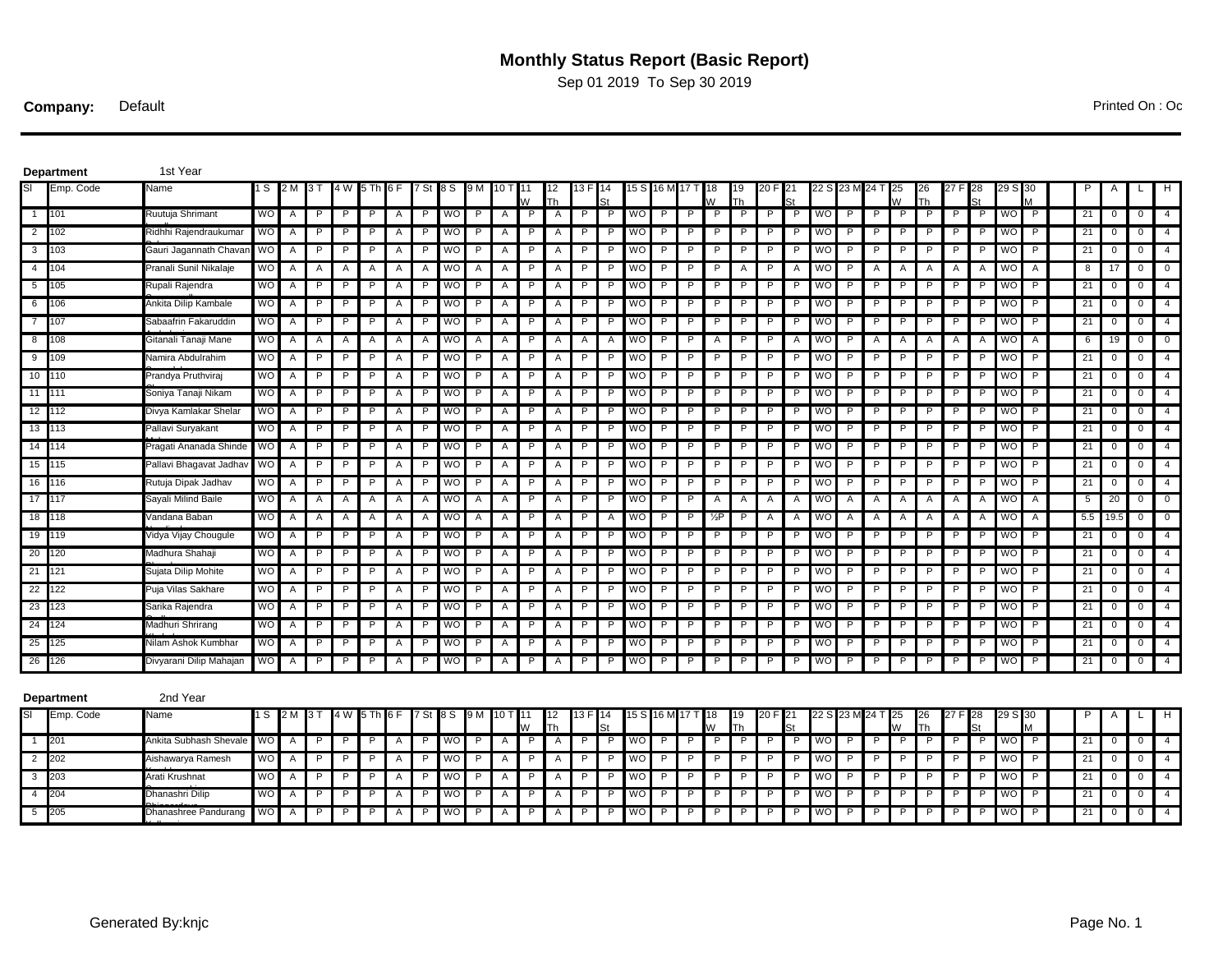## **Monthly Status Report (Basic Report)**

Sep 01 2019 To Sep 30 2019

**Company:** Default Printed On : Oct 24 2019 13:30 2019 13:30 2019 13:30 2019 13:30 2019 13:30 2019 13:30 2019 13:30 2019 13:30 2019 13:30 2019 13:30 2019 13:30 2019 13:30 2019 13:30 2019 13:30 2019 13:30 2019 13:30 2019 13

WO A P P A P WO P A A P P WO P P P P WO P P P P P P WO 21 0 0 4 WO A P P A P WO P A A P P WO P P P P WO P P P P P P WO 21 0 0 4 WO A P P A P WO P A A P P WO P P P P WO P P P P P P WO 21 0 0 4 WO A P P A P WO P A A P P WO P P P P WO P P P P P P WO 21 0 0 4 WO A P P A P WO P A A P P WO P P P P WO P P P P P P WO 21 0 0 4 WO A P P A P WO P A A P P WO P P P P WO P P P P P P WO 21 0 0 4 WO A P P A P WO P A A P P WO P P P P WO P P P P P P WO 21 0 0 4 A A A WO A 10 4 0 0 WO A P P A P WO P A A P P WO P P P P WO P P P P P P WO 21 0 0 4 1 S 2 M 3 T 4 W 5 Th 6 F 7 St 8 S 9 M 10 T 11 12 Th 13 F 14 St 15 S 16 M 17 T 18 19 20 F 21 W 19 Th 20 F 22 S 23 M 24 T 25 W 26 Th 27 F 28 St 29 S 30 P A L H WO A P P A P WO P A A P P WO P P P P WO P P P P P P WO 21 0 0 4 WO A A A A P WO A A A P P WO P P P P WO P P P P A P WO 16 6 4 4 1 S 2 M 3 T 4 W 6 F 7 St 8 S 9 M 10 T 12 Th 13 F 14 St 15 S 16 M 17 T 18 19 20 F 21 W 19 Th 20 F 22 S 23 M 24 T 25 W 26 Th 27 F 28 St 29 S 30 P A L H WO A P P P P A P P WO P A P P A P P P P WO P P P P P P P P WO P P P P A P P P WO P P 20 1 1 0 4 WO A P P P P A P P WO P A P P A P P P WO P P P P P A P P WO P P P P P P P P WO P P 20 1 1 0 4 WO A P P A P WO P A A P P WO P P P P WO P P P P P P WO 21 0 0 4 WO A P P A A WO A A A P P WO P P P P WO P P P P P P WO 18 3 3 4 WO A P P P P A P P WO A A P P A P P P P WO P P P P P A P P WO P P A A A P P P WO P P 16 5 4 4 4 WO A P P A A P A P P WO A A A A A A P P P P WO P P P P P P P P P P P A P P P P P WO P P A T 4 A 4 4 4 4 4 4 4 1 S 2 M 3 T 4 W 6 F 7 St 8 S 9 M 10 T 12 Th 13 F 14 St 15 S 16 M 17 T 18 W 19 Th 20 F 22 S 23 M 24 T 25 W 26 Th 27 F 28 St 29 S 30 **P A** 6 206 Dhanashri Ramchandra Maya Dasharath Kengar P P P P P 7 207 Maya Dasharath Kengar P P P P P 8 208 Nalini Ramdsas ende a Suresh Pournima Suresh P P P P P Priyanka Nitin Pawa P P P P P 10 210 Priyanka Nitin Pawar P P P P P 11 211 Rutuja Bajarang Wadhate 12 212 Shubhangi Jayanat P P P P P Chavan 13 213 Shubhangi Manik Kadam P | A | P | WO | P | A | P | A | P | P | WO | P Vaishnavi Sanjay jadhav P P P 14 214 P P P | WO | P | P | P | P | P | P | WO | P A **Department** Default Emp. Code Name W St 30 M 1 8 Mane Namdeo Rangrao P P P P P 2 9 Kolear Rahlul Shiviji A P A P P 3 10 10 **Department** Lecturer SI Emp. Code Name 11 S 2M 3T 4W 5 Th 6 F 7 St 8 S 9M 10 T 11 W St 30 M 1 1 Potdar Anita Anand P P P P P 2 2 Galatage Milind Shendure Vishakha Aniil P | A | P | WO | P | A | P | A | P | P | WO | P | P | P | P | A | P | WO | P | P | P | P | P | P | WO | P 3 3 Shendure Vishakha Aniil P P P P P 4 4 Ghuge Eknath Janardhan 5 5 Kasbe Anand Baburao P P P A A A WO A A P A P P WO P Khatki Rajaram Bandopant P A P WOAAAAAAP P WOP P NOPPPPPPPPWOP P WO P A A A P P WO P 6 6 P P **Department** Staff SI Emp. Code Name 11 S 2M 3T 4W 5 Th 6 F 7 St 8 S 9M 10 T 11 W 16 M St 30 M

1 7 Mohite Asok Anna P P P P P

WO A A P A P WO P A A P P WO P P P P WO P P P P P P WO 20 1 0 4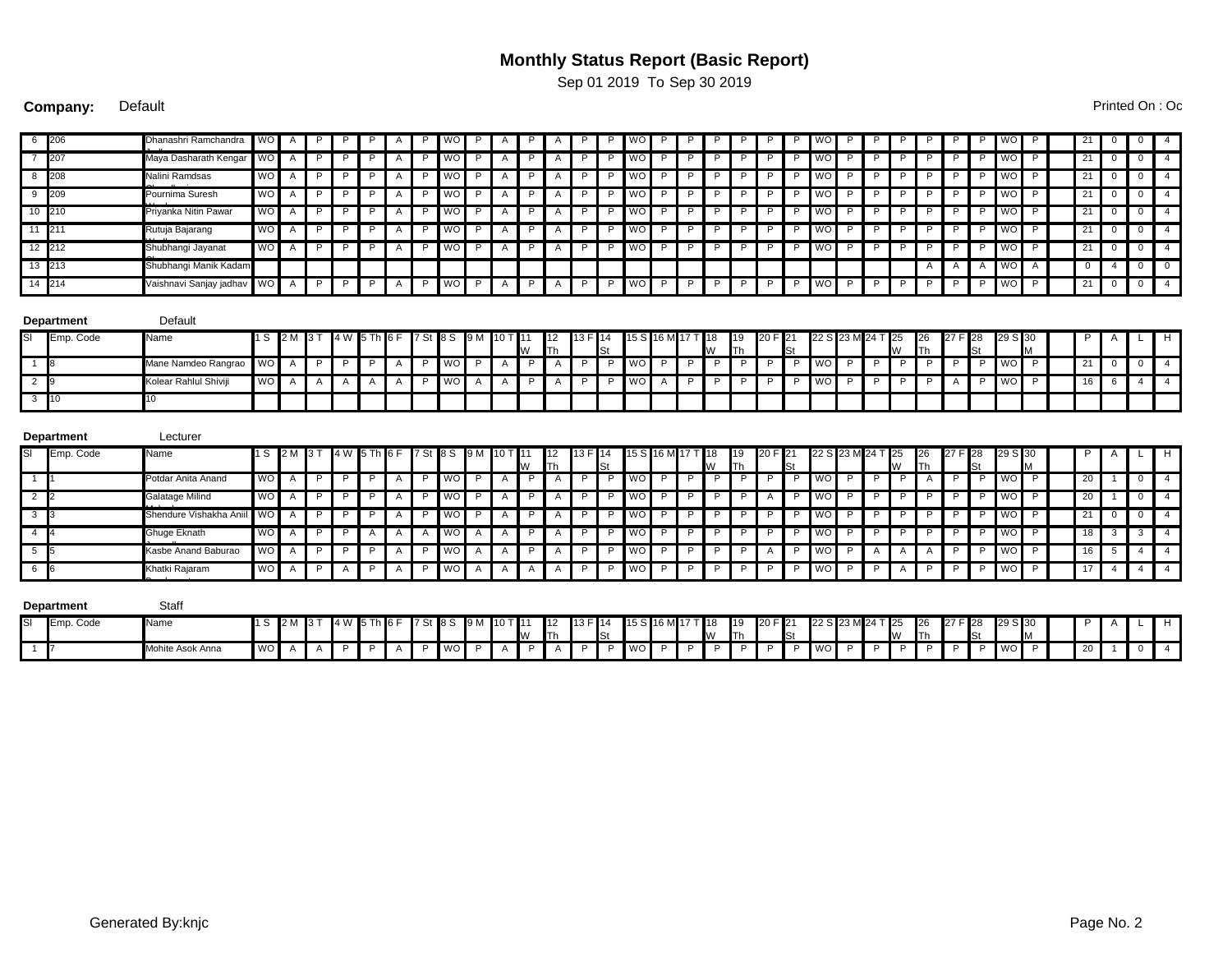

t 24 2019 13:30